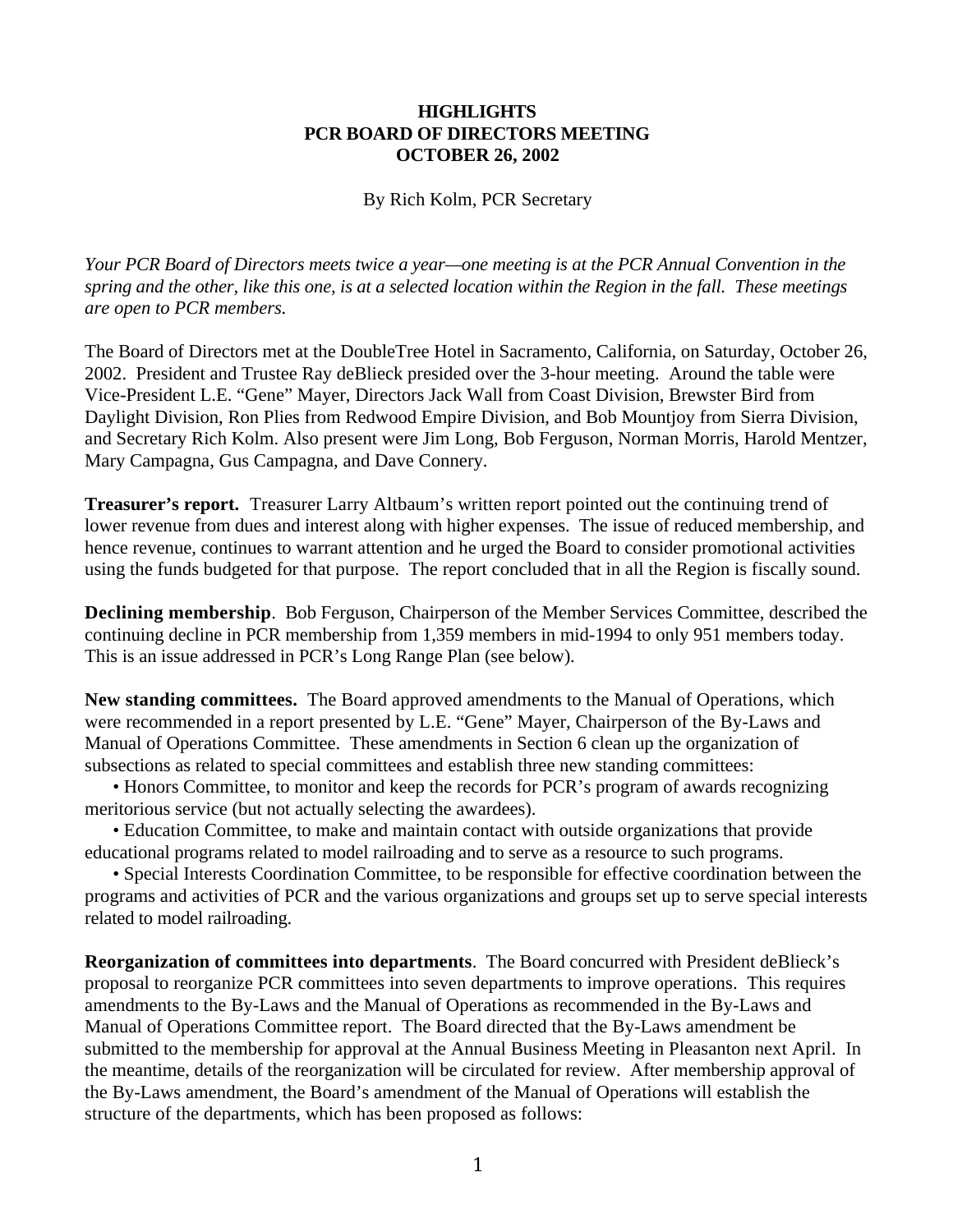• Administration Dept. – Managed by the President – includes Budget and Finance, By-Laws and Manual of Operations, Nominating, Ballot, and Honors Committees.

• Membership Dept. – Manager (new position) – includes Member Services, Membership Promotion, Member Aid, Education, and Special Interests Coordination Committees.

• Publication Dept. – Manager (current Chairperson position) – includes Publisher, Editor of the *Branch Line*, Circulation Manager, and Webmaster.

• Convention Dept. – Manager (current Chairperson position) – includes Convention Committee and Convention Host Committees.

• Contest Dept. – Manager (current Chairperson position) – includes Division Contest Chairpersons.

• Achievement Program Dept. – AP Manager (current position) – includes Division AP Chairpersons.

• Non-Rail Activities Dept. – Manager (current Chairperson position) – includes staff and committees as needed.

**Nominations for President and Vice-President.** The Board certified that the candidates in the upcoming election are L.E. "Gene" Mayer for President and Dave Connery for Vice-President. The ballot will appear in the *Branch Line*. The President and Vice-President will serve a two-year term beginning at the Annual Business Meeting in 2003.

**PCR Conventions.** Jim Long, Convention Committee Chairperson, reported on the status of upcoming conventions.

2003: "Tri-Valley Zephyr" will be hosted by Coast Division, April 23-27, 2003 at the Crowne Plaza Hotel in Pleasanton. Dennis Stokely is the Chairperson and Jack Wall is the Registrar, who is accepting registrations.

2004: "Napa Valley 04" will be hosted by Napa Valley Railroaders and the Redwood Empire Division at the Embassy Suites in Napa. Harold Mentzer is the Chairperson.

2005: The Board accepted the bid of the Walnut Creek Model Railroad Society to host the 2005 convention in Concord, contingent upon successful negotiations with the Sheraton Concord Hotel. Bill Swindell is the Chairperson and Bob Ferguson is the Registrar and Treasurer.

2006: The Board accepted the proposal of Sierra Division to hold the 2006 convention in Sacramento, that being the 25th anniversary of the California State Railroad Museum. The co-hosts with Sierra Division may be the Sacramento Modular Railroaders and the Sacramento Model Railroad Club. Convention dates will be selected to coincide with the expected Museum celebration, provided it takes place in April or May of 2006. A joint convention with PNR or PSR may also be considered.

Jim Long said a new Convention Handbook is being put together based on an earlier draft prepared by Bob Clark, and will soon be finished.

Norman Morris, Chairperson of "Shasta Daylight 2002" at Redding, reported that the 2002 PCR Convention was very successful and a net surplus of \$8,680 was shared by PCR, Sierra Division (Host Committee), and Bay Area NTRAK.

**Long Range Plan**. L.E. "Gene" Mayer, Long Range Planning Committee Chairperson, submitted the Committee's Final Report with a Long Range Plan for PCR. He said the Plan is a concensus of committee members based on 2-1/2 years of work and is valid whether NMRA goes to single membership or not. The report is available by e-mail from him or Secretary Rich Kolm. The Plan includes recommendations for programs at the Divisions for improving member retention and attracting new members. President deBlieck asked the Committee to develop an implementation program. In